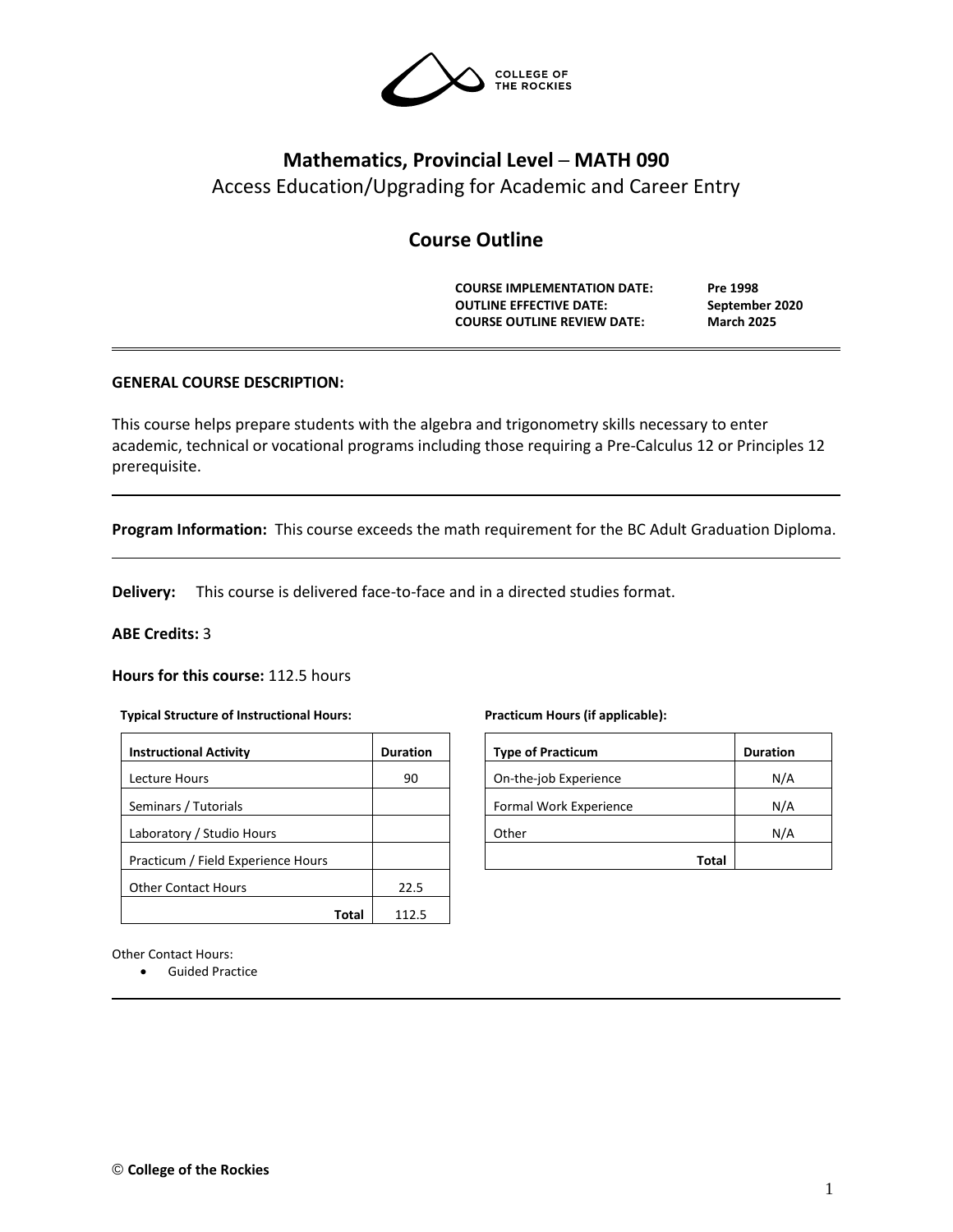Deb Heal, BEd

Signature

### **APPROVAL SIGNATURES:**

Department Head Joy Brown E-mail: [jbrown3@cotr.bc.ca](mailto:jbrown3@cotr.bc.ca) Dean of Trades and Technology Dr. Jack Moes E-mail: *[jmoes@cotr.bc.ca](mailto:jmoes@cotr.bc.ca)* 

Department Head Signature

Dean Signature

EDCO

Valid from: September 2020 – March 2025

Education Council Approval Date

# **COURSE PREREQUISITES AND TRANSFER CREDIT:**

**Prerequisites:** Either MATH 080, Pre-Calculus 11, or equivalent.

**Corequisites:** None

### **Flexible Assessment (FA):**

Credit can be awarded for this course through FA  $\boxtimes$  Yes  $\Box$  No

Learners may request formal recognition for flexible assessment at the College of the Rockies through one or more of the following processes: External Evaluation, Worksite Assessment, Demonstration, Standardized Test, Self-assessment, Interview, Products/Portfolio, Challenge Exam. Contact an Education Advisor for more information.

**Transfer Credit:** For transfer information within British Columbia, Alberta and other institutions, please visit [http://www.cotr.bc.ca/Transfer.](http://www.cotr.bc.ca/Transfer)

> Students should also contact an academic advisor at the institution where they want transfer credit.

**Prior Course Number:** N/A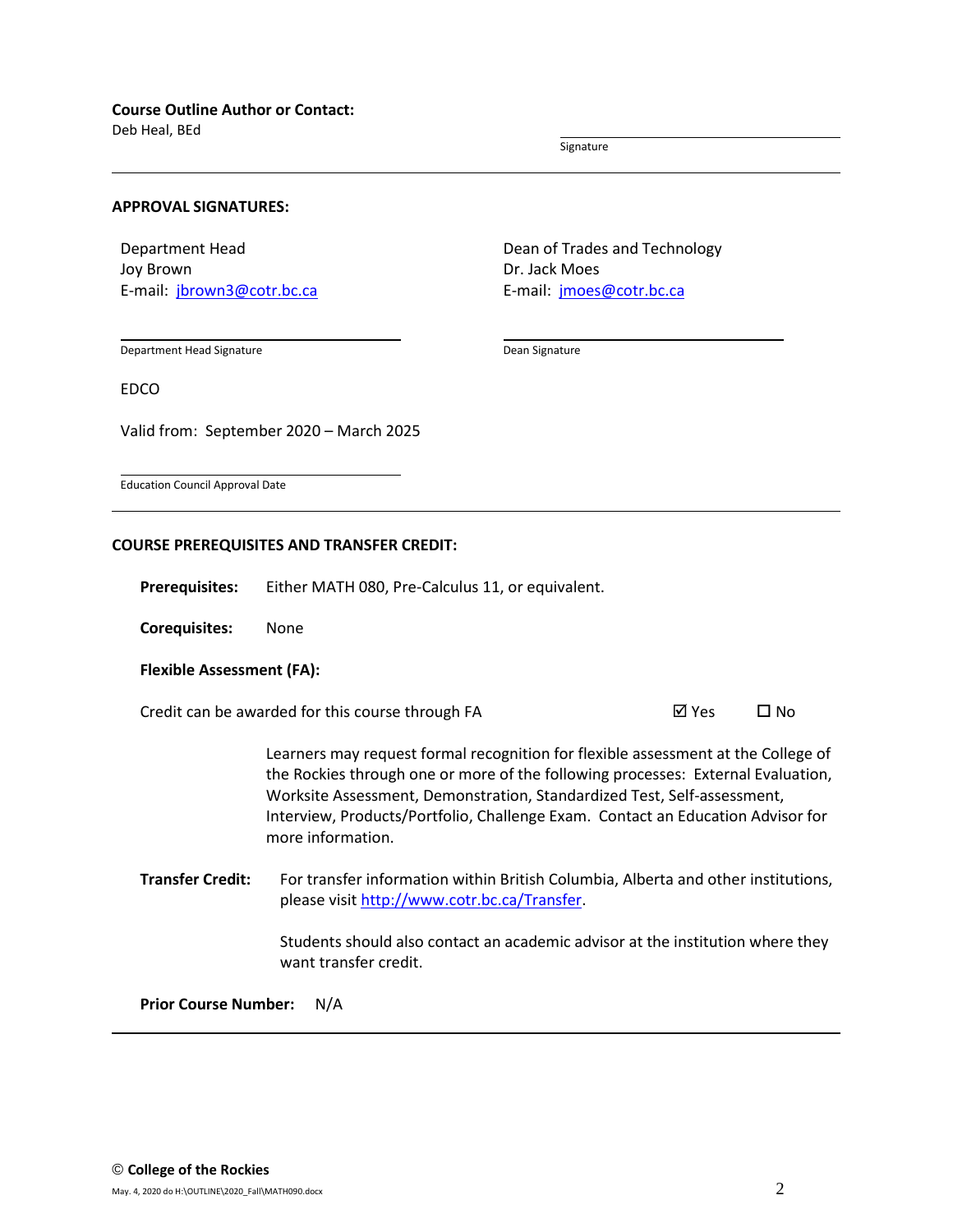# **Textbooks and Required Resources:**

Textbook selection varies by instructor and may change from year to year. At the Course Outline Effective Date the following textbooks were in use:

Blitzer, R. (2014). *Algebra and trigonometry* (5<sup>th</sup> ed.). Pearson Prentice Hall.

*Please see the instructor's syllabus or check COTR's online text calculator <http://go.cotr.bc.ca/tuition/tCalc.asp>for a complete list of the currently required textbooks.*

# **LEARNING OUTCOMES:**

Upon the successful completion of this course, students will be able to

- 1. Algebra Review
	- recognize subsets and identify properties of real numbers;
	- use interval notation to write a set of numbers;
	- evaluate absolute value of a real number and find the distance between two real numbers;
	- use rules for order of operations and properties of exponents to simplify expressions;
	- add, subtract, and multiply polynomials and factor a polynomial completely;
	- determine the domain of a rational expression, simplify rational expressions, perform operations with rational expressions and simplify complex rational expressions;
	- use properties of exponents to simplify radical expressions;
	- rationalize the denominator or numerator in a rational expression;
	- use properties of radicals to simplify and combine radicals;
	- define imaginary and complex numbers, express them in standard form, and perform operations with complex numbers;
	- solve linear equations, equations with absolute value, quadratic equations, radical equations, and equations reducible to a quadratic form;
	- solve linear inequalities, combined inequalities, and absolute value inequalities and graph the solutions on a number line;
	- solve applied problems using linear and quadratic equations;
	- solve equations of variation and applied problems involving variation;
	- solve systems of linear equations in two variables;
	- distinguish between consistent/inconsistent and dependent/independent systems;
	- use systems of linear equations to solve applied problems;
- 2. Functions and Graphs
	- find the distance between two points in the plane and find the midpoint of a segment;
	- apply the distance formula and mid-point formula to solve problems;
	- recognize graphs of common functions: linear, constant, quadratic, cubic, square root, absolute value, reciprocal;
	- use the vertical line test to identify functions;
	- graph functions and analyze graphs of functions, identifying: domain and range; intervals on which the function is increasing, decreasing or constant;
	- write formulas or functions to model real life applications;
	- determine whether a graph is symmetric with respect to the x-axis, y-axis, and the origin;

### © **College of the Rockies**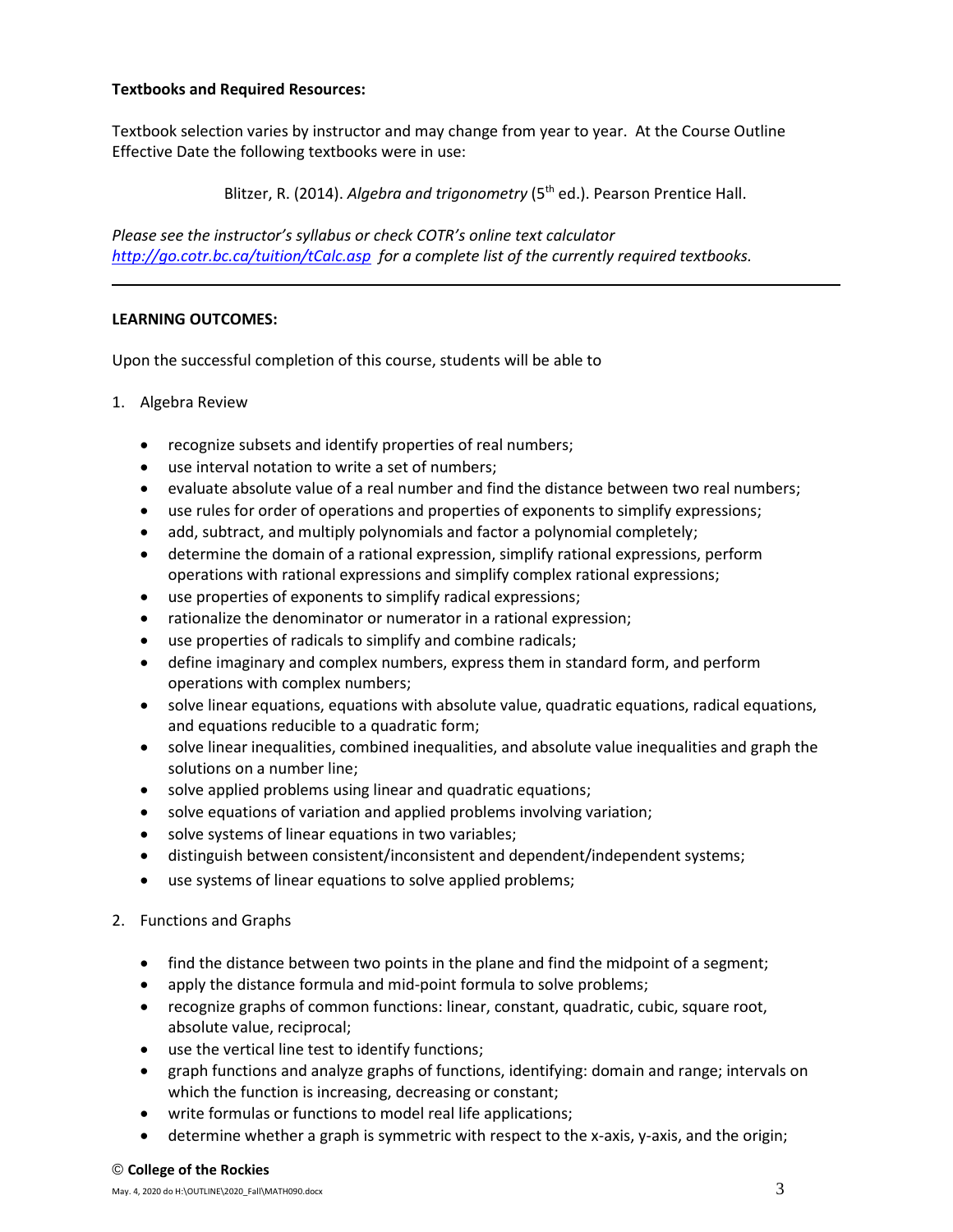- identify even or odd functions and recognize their symmetries;
- graph transformations of functions: translations, reflections, stretchings and shrinkings
- graph functions defined piecewise;
- find the sum, difference, product and quotient of two functions and determine their domains;
- find the composition of two functions f and g, finding formulas for f(g(x)) and g(f(x)), identifying the domain of the composition and evaluating the composite function;
- given an equation defining a relation, write an equation of the inverse relation;
- given a graph of a relation or function, sketch a graph of its inverse;
- use the horizontal line test to determine if a function is one-to-one and therefore has an inverse that is a function;
- find a formula for the inverse of a function;
- find  $f^{-1}(f(x))$  and  $f(f^{-1}(x))$  for any number x in the domains of the functions when the inverse of a function is also a function;
- 3. Polynomial and Rational Functions
	- graph quadratic functions and analyze graphs of quadratic functions identifying the vertex, line of symmetry, maximum/minimum values, and intercepts;
	- solve applied problems involving maximum and minimum function values;
	- determine the behaviour of the graphs of polynomial functions of higher degree using the leading coefficient test;
	- determine whether a function has a real zero between two real numbers;
	- recognize characteristics of the graphs of polynomial functions including real zeros, y-intercept, relative maxima and minima, domain and range;
	- divide polynomials using long division;
	- use synthetic division to divide a polynomial by  $x r$ ;
	- use the remainder and factor theorems to find function values and factors of a polynomial;
	- list the possible rational zeros for a polynomial function with integer coefficients;
	- factor polynomial functions and find the zeros;
	- find a polynomial with specified zeros;
	- solve polynomial and rational inequalities;
	- determine and analyze complex roots of a polynomial;
- 4. Exponential and Logarithmic Functions
	- evaluate exponential functions including functions with base e;
	- recognize the inverse relationship between exponential and logarithmic equations;
	- graph exponential and logarithmic functions including transformations and analyze the graphs in terms of: x- or y-intercepts, asymptotes, increasing or decreasing, domain and range;
	- convert between exponential and logarithmic equations;
	- find common and natural logarithms using a calculator;
	- use basic and inverse properties of logarithms:  $log_b b = 1$ ,  $log_b 1 = 0$ ,  $log_b b^x = x$ ,  $b^{log_b x} = x;$
	- use the product rule, quotient rule and power rule to expand or condense logarithmic expressions;
	- use the change of base property to find a logarithm with base other than 10 or e;
	- solve exponential and logarithmic equations;
	- use exponential and logarithmic equations to model and solve real-life applications including exponential growth and decay;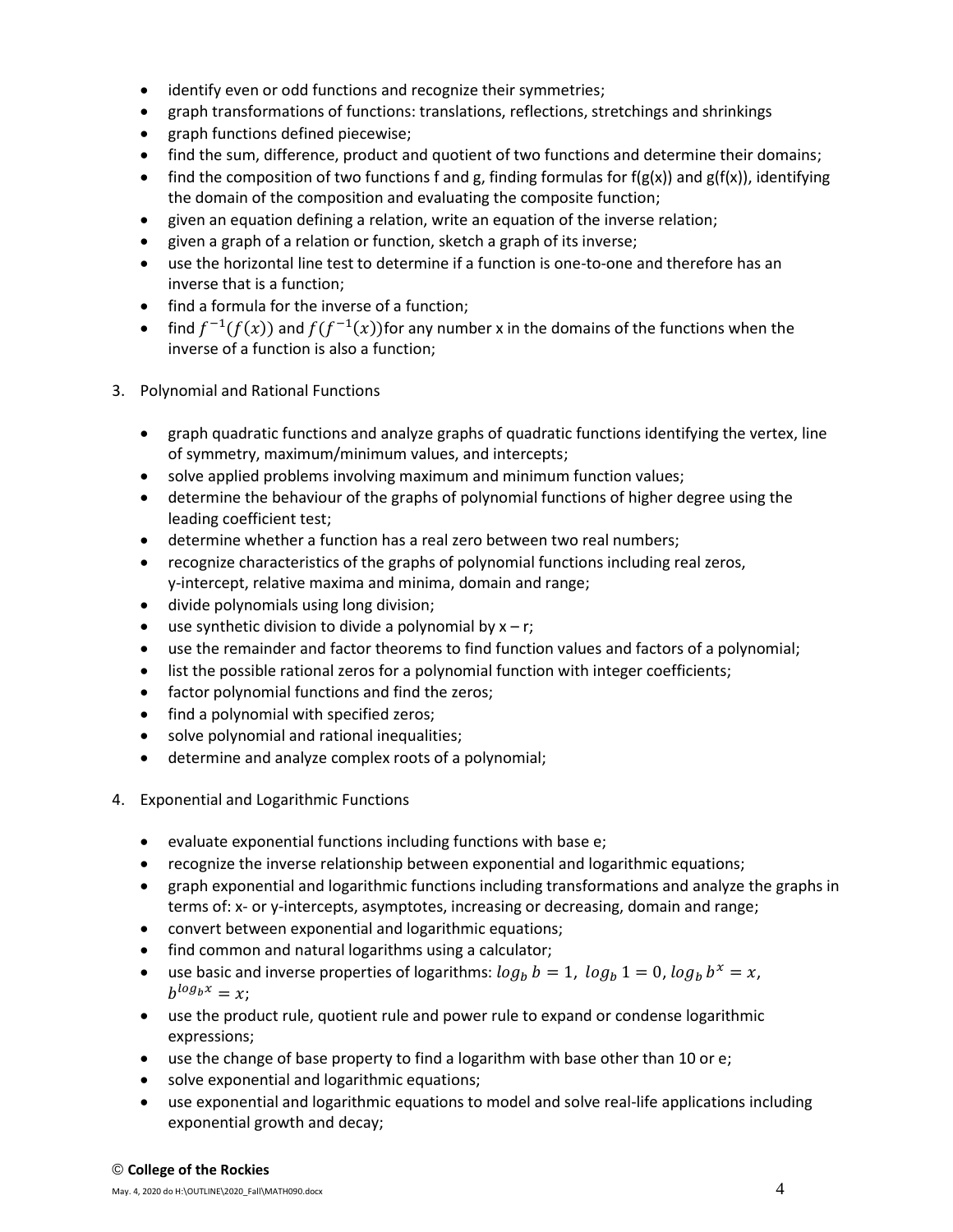- 5. Trigonometric Functions
	- identify angles in standard position, positive and negative angles, co-terminal angles and reference angles;
	- convert between degree and radian measures of angles;
	- find the length of an arc, radian measure of central angle, or radius of a circle using the formula  $s = r \theta$ ;
	- identify special angles on a unit circle;
	- determine the six trigonometric functions of an angle in standard position given a point on its terminal side;
	- find the exact values of the trigonometric functions of special acute angles 30° (π/6), 45° (π/4), and  $60^{\circ}$  ( $\pi/3$ ) or any angles that are multiples of these special angles;
	- graph the six trigonometric functions and state their properties;
	- graph transformations of the sine and cosine functions and determine period, amplitude, and phase shift;
	- recognize and use the reciprocal, quotient and Pythagorean identities;
	- apply the sum or difference formulas and double angle formulas to find exact values and to verify trigonometric identities;
	- recognize and use inverse trigonometric function notation;
	- use a calculator to evaluate inverse trigonometric functions;
	- find exact values of composite functions with inverse trigonometric functions;
	- solve trigonometric equations over the interval  $(0, 2\pi)$ ;
	- use trigonometric functions to model and solve real-life problems;
	- use the Law of Sines and the Law of Cosines to solve oblique triangles;
	- solve applied problems using the Law of Sines and the Law of Cosines;
	- find the area of a triangle given the lengths of any two sides and the measure of the included angle: Area = (bcsin A) = (ac sin B) = (ab sin C);
	- convert between linear speed and angular speed of an object moving in circular motion using the formula  $v = r\omega$ ;
	- use half-angle formulas to find exact values;
- 6. Sequences and Series
	- find terms of sequences given the general or nth term;
	- find a formula for the general or nth term of a given sequence;
	- use summation notation to write a series and evaluate a series designated in summation notation;
	- construct the terms of a sequence defined by a recursive formula;
	- recognize and write terms of arithmetic and geometric sequences;
	- use nth term formulas for arithmetic and geometric sequences to find a specified term, or to find n when an nth term is given;
	- find the sum of the first n terms of arithmetic and geometric sequences;
	- find the sum of an infinite geometric series, if it exists;
	- use sequences and series to model and solve real-life problems;
- 7. Optional Topics

Conic Sections

• recognize the equations of two basic conics: circles, and parabolas;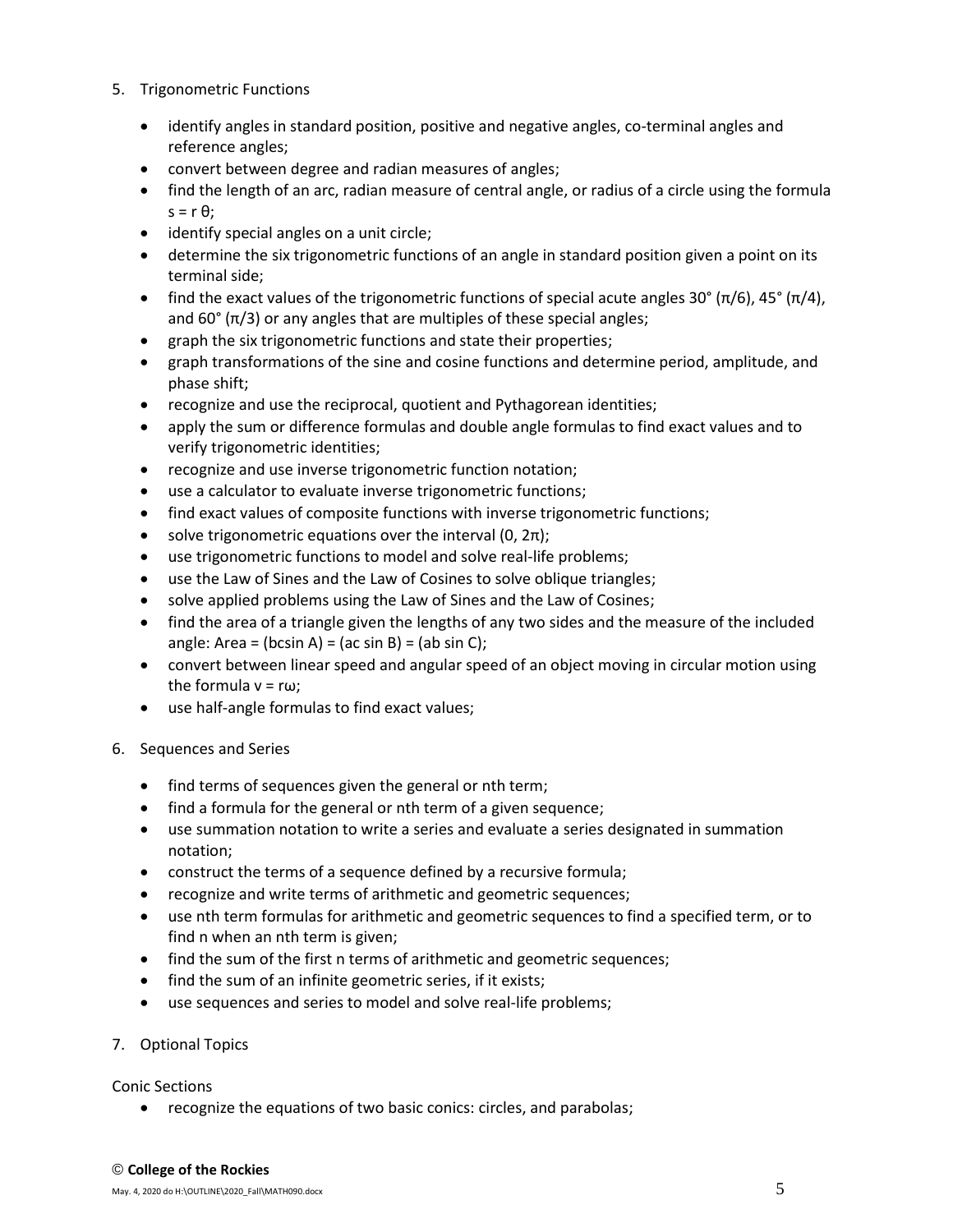- write the standard forms of equations of circles with centre at origin and translated centre (h, k);
- given the general form of a circle, convert to standard form by completing the square, find the centre and radius and sketch the graph;
- given the general form of a parabola, convert to standard form by completing the square, find the vertex and sketch the graph; and
- solve nonlinear systems of equations.

# **COURSE TOPICS:**

- Prerequisites
- Equations and Inequalities
- Functions and their Graphs
- Polynomial and Rational Functions
- Exponential and Logarithmic Functions
- Trigonometric Functions
- Analytic Trigonometry
- Law of Sines and Cosines
- Systems of Equations and Inequalities
- Conic Sections
- Sequences and Series

This course meets the required outcomes for Provincial Level – Algebra and Trigonometry as stated in the ABE in BC 2019/2020 Articulation Handbook

*See instructor's syllabus for the detailed outline of weekly readings, activities and assignments.* 

# **EVALUATION AND ASSESSMENT (Face-to-Face Delivery):**

| <b>Assignments</b>             | % Of Total Grade |  |  |
|--------------------------------|------------------|--|--|
| <b>Assignments and Quizzes</b> | 30%              |  |  |
| Unit Exams                     | 30%              |  |  |
| <b>Final Exam</b>              | 40%              |  |  |
| <b>Total</b>                   | 100%             |  |  |